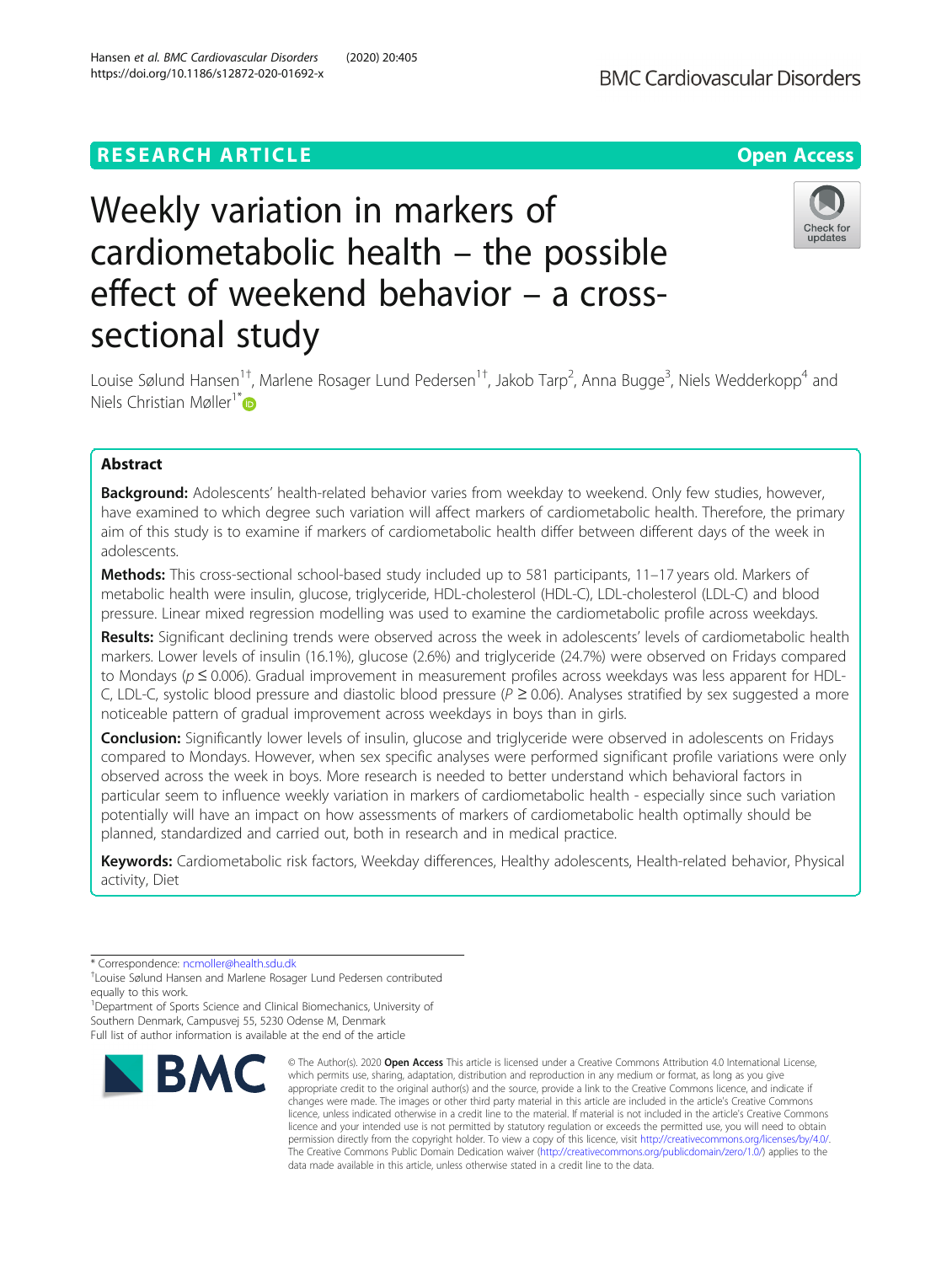# Background

Being physically active is important for maintaining good cardiometabolic health  $[1, 2]$  $[1, 2]$  $[1, 2]$  and for prevention of many non-communicable diseases and overall mortality [[3](#page-7-0)]. Exercise intervention studies have shown favorable changes in HDL-C, triglycerides, insulin levels and waist circumference in obese children [[4\]](#page-7-0) as well as lower systolic blood pressure in adolescents with no health problem or clinical diagnose [[5\]](#page-7-0). A large cross-sectional study, including pooled data from 14 studies and 20.871 children and adolescents found favorable levels of waist circumference, systolic blood pressure, insulin, and HDL-C among children and adolescents who spent more time in moderate to vigorous physical activity (MVPA), independent of the amount of time spent sedentary [[6](#page-7-0)]. The evidence from prospective studies also supports a protective association between physical activity (PA), overall sedentary time and cardiometabolic risk-markers in children and youth [[7](#page-7-0)–[9](#page-7-0)]. Other modifiable behavioral factors influencing markers of cardiometabolic health during childhood and adolescence include sleep-duration and energy intake [\[10](#page-7-0)–[15\]](#page-7-0).

Studies have shown that children's health related behavior varies from weekday to weekend. At weekends, children tend to be more sedentary, sleep less, be less physically active, consume more sugar-sweetened beverages and have higher total energy intake when compared to weekdays [\[16](#page-7-0)–[19\]](#page-7-0).

A Danish study [[20\]](#page-7-0) has shown that markers of metabolic health were about 30% higher in 8–11-year-old children when measured on Mondays as compared with measurements taken on Fridays. Hjorth and colleagues hypothesized that this variation was explained by lower PA and sleep duration during the weekend, resulting in elevated levels of the conventional markers of metabolic health. A gradual improvement in the metabolic profile (insulin resistance, triglycerides, and leptin) was observed over the week. The same pattern was observed for fasting triglyceride levels among 9–26-year-old inand out-patients in the Capital region of Denmark [\[21](#page-7-0)]. However, more research in other samples including a wider array of outcomes is needed to confirm if measurements of children's and young people's health show systematic variation across weekdays. Adolescence is characterized by growing independence and less parental control as compared with childhood, which is likely to influence variation in various weekday-weekend behaviors. Therefore, an examination of potential weekday variation in markers of cardiometabolic health in adolescents is warranted.

Systematic variation in results from blood samples drawn at different days of the week could impact the validity of data being analyzed in cohort studies or experimental interventions. Same consequences might also apply to hospitals and medical centers. Systematic variations in blood profiles across different weekdays could potentially lead to adverse consequences and health effects in individuals undergoing screening of their health status based on the results of markers of metabolic health observed in the blood. If substantial systematic variations in blood profiles across weekdays are confirmed in multiple samples, it dictates a need of more standardized blood sampling protocols, or alternatively that results from blood samples are being scaled to specific days of reference. It could, therefore, influence the procedure for when to obtain blood samples during the week or how to handle statistical analyses e.g., in research projects.

The aim of this study is to examine if adolescents' markers of cardiometabolic health differ across different days of the week. We hypothesize that the least favorable health profile is observed in adolescents examined in the beginning of the week then followed by a gradual improvement observed in individuals examined Tuesdays to Fridays.

#### Methods

#### Study design and participants

This cross-sectional study was nested in the Childhood Health, Activity and Motor Performance School Study in Denmark (CHAMPS-study) which is an ongoing quasiexperimental trial, evaluating the effects of augmented physical education in public school students. The study began in 2008 and included 10 public schools. The CHAMPS-study sample and procedures have been described in detail previously [[22](#page-7-0)].

This study uses data from CHAMPS III, the 2015 follow-up of the original cohort. A total of 1452 eligible subjects, aged 11–17 years, were invited in CHAMPS III and 745 participants provided written informed consent from a parent or legal guardian. Measurements were taken from February to May 2015 and were performed at the schools by trained staff following standardized protocols. Participants were mainly examined with their classmates, i.e. participants from one class on Mondays, a new class on Tuesdays, etc. The test order was based on convenience. Rescheduling was sought for participants who were unavailable on their class test-day.

The study was approved by the ethnical committee, Region of Southern Denmark (ID S-20080047) and registered at the Danish Data Protection Agency (J.nr. 2008-41-2240).

#### Measurements

#### Blood samples

Fasting blood samples were obtained between 8.00 AM and 10.00 AM. Before drawing the blood samples, participants were offered a local anesthetic. Trained phlebotomists handled all blood samples. The samples were kept on ice and handed to the laboratory within 4 h. The samples were kept at −80 °C until analyzed for insulin, glucose, triglyceride and cholesterol. Total cholesterol,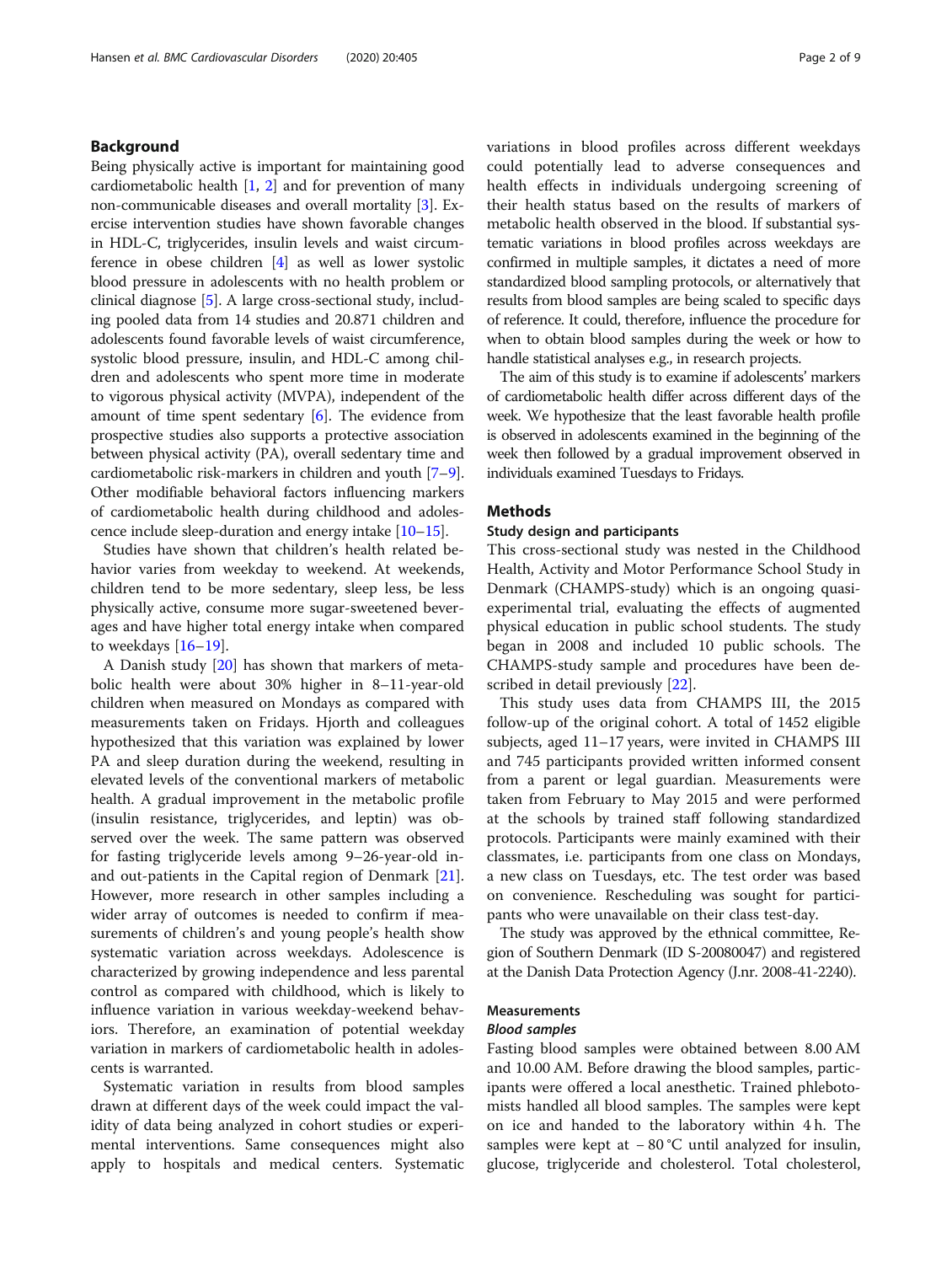triglyceride, glucose and HDL-C were analyzed by quantitative determination using enzymatic, colorimetric method on Roche/Hitachi cobas c system (Roche, Mannheim, Germany). Insulin was analyzed using solid phase enzyme labeled chemiluminescent immunometric assay. LDL-C was calculated using the Friedewald equations [[23](#page-7-0)]. These analyzes were conducted at the Centre for Sport Science and University Sports, University of Vienna.

Not all adolescents had blood samples drawn on their class test-day due to non-fasting, in which case rescheduling of the blood sample was sought. Participants with no fasting blood sample were excluded from analysis of blood-based health markers.

#### Blood pressure

Blood pressure was measured with a suitable cuff size on the left arm using an automized blood pressure monitor (OMRON705IT). Before the blood pressure was measured, the adolescents rested for 5 min in a sitting position. Measurements were performed five time with two-minutes intervals while the subject was seated. If the pressure continued to fluctuate more recordings was required until the difference between two subsequent recordings was < 6 mmHg. The mean of the last three values of systolic and diastolic blood pressure was used in the analysis.

#### Anthropometry

Body weight was measured to the nearest 0.1 kg on an electronic scale (Tanita BWB-800, Tokyo, Japan). Adolescents were wearing shorts, t-shirts and no shoes.

Height was measured to the nearest 0.5 cm using a stadiometer (Harpenden stadiometer, West Sussex, UK). Adolescents were barefooted. The mean of the two measurements was used in the analysis.

Body Mass Index (BMI) was calculated as weight (kg)/ height  $(m)^2$ .

#### Sexual maturity

Pubertal status (Tanner stage) was classified into five different categories according to the methods described by Marshall and Tanner [\[24](#page-7-0), [25\]](#page-8-0), and was self-reported by the adolescents (Additional file [1](#page-6-0)). Less than 1% reported Tanner stage 1, therefore in this study Tanner stage was combined into two groups; pre- or middle-pubertal (Tanner stage 1–3) and pubertal (Tanner stage 4–5). Breast development and pubic hair status were used for girls and boys, respectively.

### Aerobic fitness

Aerobic fitness was assessed using the Andersen-test. Participants were instructed to run as fast as they could between two parallel lines 20 m apart, touch the floor behind the line with one hand, turn around and run back again. The test consisted of 15 s of running followed by 15 s of rest for a total of 10 min. The total distance (meters) covered by the adolescents was used as a proxy for their maximal aerobic performance [\[26](#page-8-0)].

#### Socioeconomic status

The parents reported their highest educational level in a questionnaire (Additional file [2\)](#page-6-0). We used the mothers' education as an indicator of socioeconomic status (SES) [[27\]](#page-8-0). The level of education was divided into two categories, non-tertiary education and tertiary education. Non-tertiary education included lower secondary  $(≤10)$ years), upper secondary (12 years) and vocational education (12 years). Tertiary education included short higher (14 years), medium higher (15–16 years) and long higher education (≥17 years).

#### Data analysis and statistics

We used a linear mixed regression model to examine differences in markers of metabolic health in adolescents measured at different weekdays. Potential overall differences in profiles of insulin, glucose, triglyceride, cholesterol and blood pressure across the weekdays were tested using a Wald test. If this test found evidence against identical values on all days, we post hoc tested whether mean values obtained on Tuesdays to Fridays differed from values obtained on Mondays. We also tested for linear trends across all weekdays. Two samples were analyzed: one based on availability of fasting blood health-markers and one based on availability of blood pressure. This approach was chosen because some participants preferred not to provide a blood sample.

Model assumptions of normal distribution of residuals and variance homoscedacity were examined and met. All analyzes were adjusted for age, gender, BMI, Tanner stage, aerobic fitness, SES, and type of school (intervention- or control school) because the schools were tested in a practical, not randomized, order. We included school classes as random effects. All analyzes were repeated with stratification by sex. The level of significance was set at  $P \leq 0.05$ . All statistical analyzes were conducted using STATA 14.0.

#### Results

In total 581 participants were available after exclusion of subjects based on missing variables - 497 participants with valid blood samples and 581 participants with valid blood pressure assessments.

Baseline characteristics are presented in Table [1](#page-3-0). The percentage of boys included in the study was 50.1% and the mean (SD) age was 14.1 (1.2).

Tables [2](#page-3-0) and [3](#page-4-0) show how drawings of participants' blood samples and assessments of their blood pressure were distributed across the different weekdays (i.e.,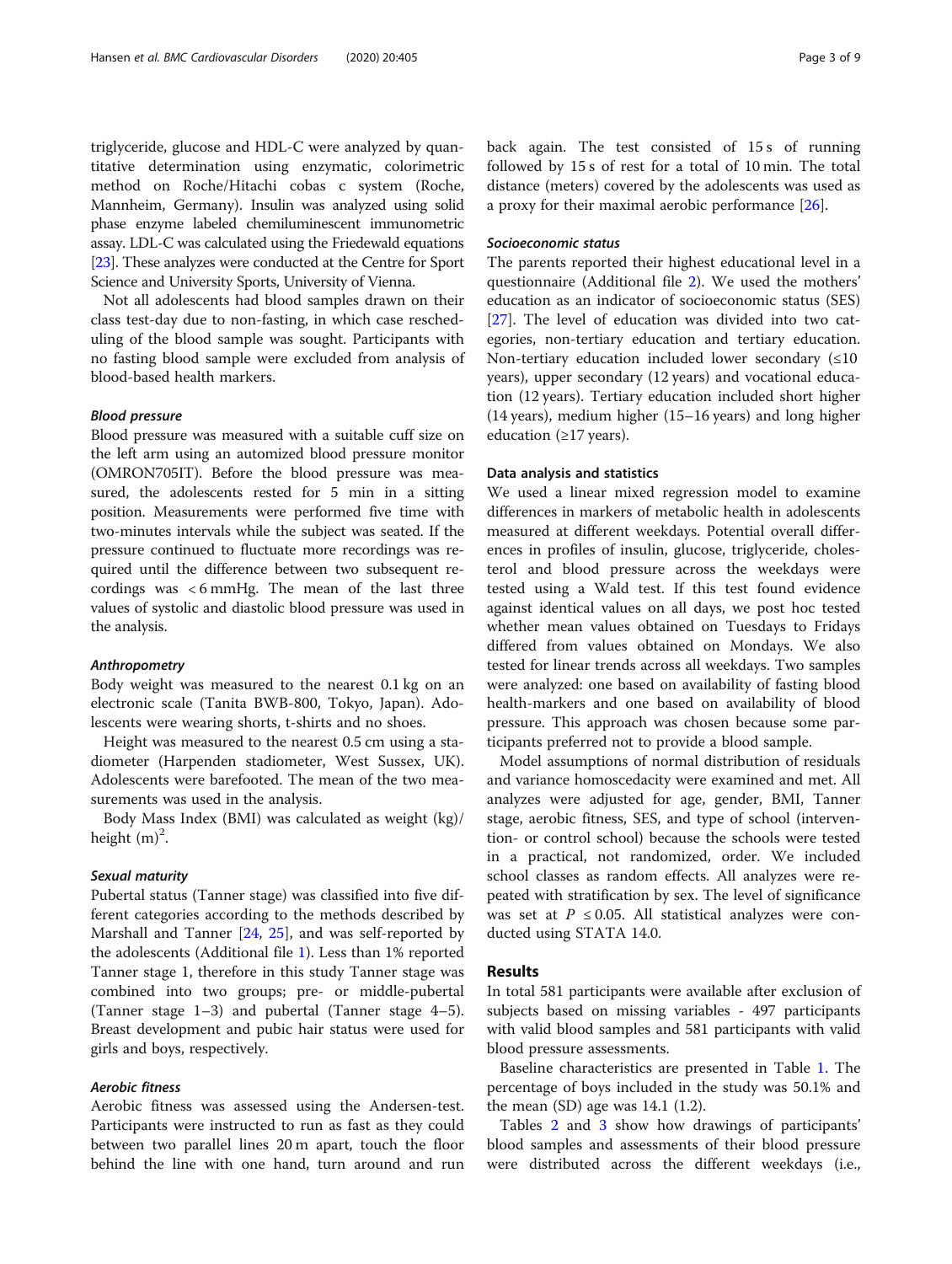#### <span id="page-3-0"></span>Table 1 Baseline characteristics

|                               | Boys ( $n = 294$ ) | Girls ( $n = 287$ ) |
|-------------------------------|--------------------|---------------------|
| Age (years)                   | 14.3(1.2)          | 14.0(1.2)           |
| Height (cm)                   | 169.0 (11.2)       | 164.2(7.1)          |
| Weight (kg)                   | 55.5 (12.2)        | 53.3 (9.3)          |
| BMI ( $kg/m2$ )               | 19.2 (2.5)         | 19.7(2.7)           |
| Tanner stage (%)              |                    |                     |
| Stage $1-3$                   | 40                 | 46                  |
| Stage 4-5                     | 60                 | 54                  |
| Insulin (µlU/mL) <sup>a</sup> | $5.6(4.1-7.6)$     | $7.0(5.4-9.1)$      |
| Glucose (mg/dL)               | 89.0 (6.3)         | 88.4 (7.8)          |
| Triglyceride (mg/dL)          | 63.9 (26.0)        | 70.2 (28.4)         |
| HDL-C (mg/dL)                 | 53.9 (13.1)        | 57.6 (13.2)         |
| LDL-C (mg/dL)                 | 83.6 (21.6)        | 91.7 (23.0)         |
| Systolic BP (mmHg)            | 109.2(9.1)         | 105.6 (8.0)         |
| Diastolic BP (mmHg)           | 61.9(6.2)          | 63.5(6.0)           |
| Socioeconomic status (%)      |                    |                     |
| No tertiary qualifications    | 35                 | 31                  |
| Tertiary qualifications       | 65                 | 69                  |

 $N = 581$  except for biochemical biomarkers ( $n = 497$ ). Values are mean (SD) unless otherwise noted

<sup>a</sup>median (25th and 75th percentiles)

Monday to Friday). Collection of blood samples and blood pressure data were distributed unequally across weekdays with fewest assessment performed on Mondays (blood sample: 12.2% of total sample, blood pressure: 14.8% of total sample) and most on Fridays (blood sample: 23.9% of total sample, blood pressure: 23.4% of total sample). The distribution of gender, age, BMI, sexual maturity and SES did not differ across weekdays (Pvalues ≥0.34). Participants performed slightly better in the Andersen-test on Wednesday and Friday as compared with Mondays ( $P \le 0.05$ ).

Evidence of weekday variation was observed for insulin ( $p = 0.006$ ), glucose ( $p = 0.003$ ), and triglyceride ( $p <$ 0.001). No evidence of weekday variation was observed for HDL-C ( $p = 0.09$ ), LDL-C ( $p = 0.467$ ), systolic blood pressure ( $p = 0.113$ ) and diastolic blood pressure ( $p =$ 0.446). Insulin, glucose and triglyceride levels were 16.1, 2.6 and 24.7% lower on Fridays compared to Monday, respectively ( $P \le 0.04$ ). The differences between Mondays and Fridays for HDL-C (3.3% higher), LDL-C (6.8% higher), systolic blood pressure (1.8% lower) and diastolic blood pressure (0.03% lower) did not reach statistical significance ( $P \ge 0.06$ ). Values for markers of cardiometabolic health are presented in Table [4.](#page-4-0) When we repeated our analyses with weekday entered as a continuous variable, levels of insulin, glucose, and triglycerides showed evidence of a linear decreasing trend from Monday to Friday ( $p < 0.01$ ) but this was not the case for HDL-C  $(p = 0.06)$ , LDL-C, systolic BP and diastolic BP  $(p > 0.11)$ .

When stratified by sex, variations across the weekdays were less pronounced in girls than in boys, particularly for insulin. Levels of insulin, glucose triglyceride, and BMI (as a negative control outcome) observed across the different weekdays in boys and girls are shown in Fig. [1](#page-5-0).

# **Discussion**

A significant declining trend was found in levels of insulin, glucose, and triglyceride in adolescents throughout the week with the lowest levels being observed on Fridays. Stratifying by sex suggested that the gradual improvement in cardiometabolic health-profile across the week was more evident in boys than in girls.

In a study by Hjorth et al. [\[20](#page-7-0)], where levels of HOMA-IR and triglyceride were compared across different days of the week in 8 to 11-year-old children, results showed a decline of 35 and 28%, respectively, from Mondays to Fridays. In our study, we extend these observations to the adolescent age-group. Compared to the results observed by Hjorth and colleagues, we observed a less decline in insulin levels between Monday and Friday (16% vs 35%) but a similar decline in triglycerides levels (25% vs 28%). These differences in weekly variations in insulin profiles might be explained by our participants being older than the participants included in the study by Hjorth and colleagues, or by differences in PA levels or dietary patterns.

Based on the results observed in 1.8 million blood samples, Jaskolowski and colleagues [\[21\]](#page-7-0) reported that triglyceride levels were highest immediately after the weekend with gradually lower levels being observed during the following weekdays. The samples were commissioned by general practitioners, specialists and doctors during everyday life or hospitalization. Largest variations

Table 2 Distribution of variables (Monday to Friday) for blood samples

|           | Weekday of blood samples ( $n = 497$ ) | Boys $(\%)$ | Age (years) | <b>BMI</b> | Andersen-test (m) |
|-----------|----------------------------------------|-------------|-------------|------------|-------------------|
| Monday    | 61 (12.2%)                             | 46          | 14.2(1.3)   | 19.5(2.3)  | 1050 (114)        |
| Tuesday   | 100 (20.1%)                            | 48          | 13.9(1.1)   | 19.3(2.5)  | 1080 (101)        |
| Wednesday | 115 (23.1%)                            | 53          | 14.2(1.2)   | 19.3(2.5)  | 1104 (106)*       |
| Thursday  | 102 (20.5%)                            | 53          | 14.2(1.3)   | 19.4(2.7)  | 1098 (113)        |
| Friday    | 119 (23.9%)                            | 54          | 14.4 (1.0)  | 19.7 (2.8) | 1109 (116)*       |

Mean (SD). \*denotes significant difference from Monday ( $P \le 0.05$ )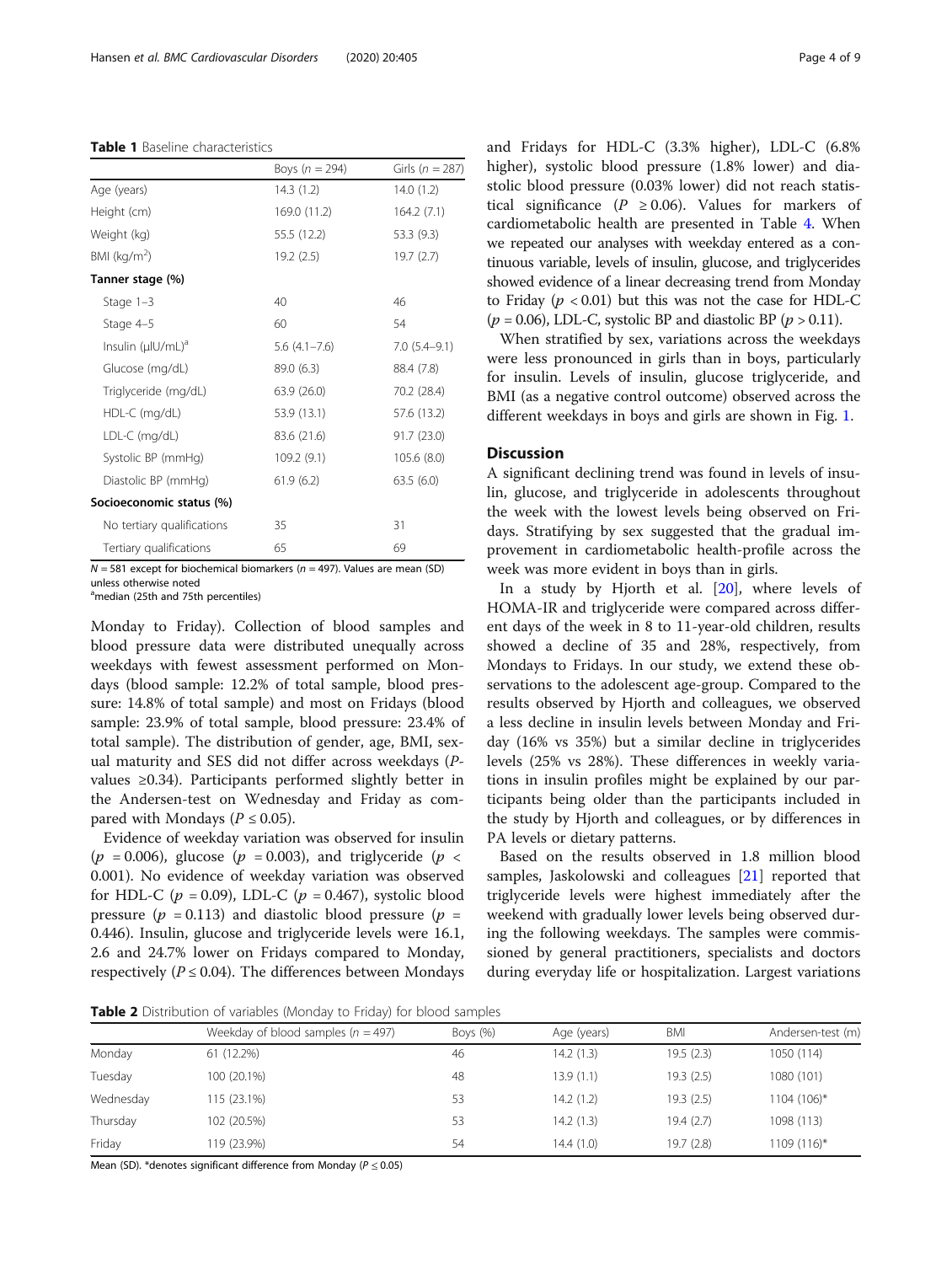|           | Weekday of blood pressure ( $n = 581$ ) | Boys $(\%)$ | Age (years) | BMI       | Andersen-test (m) |
|-----------|-----------------------------------------|-------------|-------------|-----------|-------------------|
| Monday    | 86 (14.8%)                              | 50          | 14.2(1.3)   | 19.4(2.7) | 1072 (114)        |
| Tuesday   | 115 (19.8%)                             | 46          | 13.8(1.1)   | 19.1(2.4) | 1069 (99)         |
| Wednesday | 122 (21.0%)                             | 52          | 14.1(1.3)   | 19.4(2.3) | 1107 (103)*       |
| Thursday  | 122 (21.0%)                             | 52          | 14.1(1.3)   | 19.4(2.7) | 1089 (110)        |
| Friday    | 136 (23.4%)                             | 52          | 14.4 (1.0)  | 19.7(2.9) | 1105 (121)*       |

<span id="page-4-0"></span>Table 3 Distribution of variables (Monday to Friday) for blood pressure

Mean (SD). \*denotes significant difference from Monday (P ≤ 0.05)

were observed in out-patients between the age of 9 to 26 years with up to 20% higher values being observed on Mondays when compared to Fridays, which is similar to the results observed in our study. No significant fluctuation was observed in total-cholesterol, LDL-C and HDL-C, which is consistent with our results.

A systematic variation in the cardiometabolic healthprofile in children and adolescents across the week could have profound implications for how best to design research projects and subsequent analyze collected data. Variation in measured triglycerides from 80.7 mg/dl observed on Mondays to 60.7 mg/dl observed on Fridays suggests that measurement error will be reduced substantially by standardizing the days in which blood samples are drawn. This could be done by either ensuring that assessments of individuals are performed on the same weekday or by excluding the first days of the week as viable options for collecting data. This would obviously decrease flexibility in research projects. If weekend-behaviors exhibit a potent negative influence on measured values (i.e. up to 25%), this stimulus may potentially be strong enough to override the influences of interventions with smaller stimuli, e.g. the effects of school-based interventions were typically only minor changes to the curriculum are made. Furthermore, these variations may have implications for health care, and therefore for public health, if blood samples taken on different days are not comparable and absolute cut-offs are used to determine disease risk or status.

We observed no systematic variations in HDL-C, LDL-C and blood pressure profiles across different days of the week. These markers of cardiometabolic health may not be fluctuating transiently to the same extend as insulin, glucose or triglyceride. A study by Altenburg et al. [[28\]](#page-8-0) reported that breaking up prolonged sedentary time with 8 min of cycling every hour for 8 h did not alter HDL-C, LDL-C and total cholesterol levels in young adults. This might indicate that even if the adolescents are more sedentary in the weekends compared to weekdays, it might not be enough to influence cholesterol levels.

Some studies find that high amounts of MVPA influence levels of cholesterol and blood pressure [\[5](#page-7-0), [29,](#page-8-0) [30](#page-8-0)] indicating that a certain intensity, frequency and/or

Table 4 Values of metabolic health markers across weekdays

|                                      | Monday                     | Tuesday              | Wednesday            | Thursday               | Friday                 | P-value |
|--------------------------------------|----------------------------|----------------------|----------------------|------------------------|------------------------|---------|
| Insulin $(\mu U/m)$                  | 7.5(6.6, 8.3)              | 7.7(7.1, 8.4)        | 6.6(6.1, 7.2)        | $6.4$ $(5.8, 7.0)$     | $6.3$ $(5.7, 6.8)$     | 0.006   |
| Difference from Monday, absolute (%) |                            | $0.3(3.8\%)$         | $-0.8$ $(-11.0\%)$   | $-1.1$ (-14.3%)*       | $-1.2$ (-16.1%)*       |         |
| Glucose (mg/dl)                      | 89.5 (87.7, 91.3)          | 90.6 (89.2, 92.0)    | 87.7 (86.4, 88.9)    | 89.3 (88.0,90.7)       | 87.2 (85.9,88.4)       | 0.003   |
| Difference from Monday, absolute (%) |                            | $1.1(1.2\%)$         | $-1.8$ ( $-2.0\%$ )  | $-0.1$ ( $-0.1\%$ )    | $-2.3$ ( $-2.6\%$ )*   |         |
| Triglyceride (mg/dl)                 | 80.7 (73.8,87.6)           | 67.1 (61.8, 72.5)    | 69.9 (65.0, 74.7)    | 62.5 (57.2, 67.8)      | 60.7 (55.9, 65.6)      | < 0.001 |
| Difference from Monday, absolute (%) |                            | $-13.5$ (-16.8%)*    | $-10.8$ (-13.4%)*    | $-18.2$ ( $-22.5\%$ )* | $-20.0$ ( $-24.7\%$ )* |         |
| HDL-C (mg/dl)                        | 54.9 (51.7,58.1)           | 54.2 (51.7, 56.6)    | 54.3 (52.1, 56.6)    | 58.3 (55.9, 60.8)      | 56.7 (54.5, 58.9)      | 0.09    |
| Difference from Monday, absolute (%) |                            | $-0.7$ ( $-1.3%$ )   | $-0.6$ ( $-1.0\%$ )  | $3.4(6.3\%)$           | $1.8(3.3\%)$           |         |
| LDL-C (mg/dl)                        | 84.0 (78.3,89.6)           | 86.3 (81.9, 90.6)    | 90.1 (86.1, 94.0)    | 86.9 (82.6, 91.2)      | 88.2 (84.3, 92.2)      | 0.34    |
| Difference from Monday, absolute (%) | $6.8(8.9\%)$<br>4.2 (5.6%) |                      | $4.9(6.4\%)$         | $6.8(8.9\%)$           |                        |         |
| Systolic BP (mmHg)                   | 109.3 (107.6110.9)         | 106.3 (104.9, 107.7) | 107.6 (106.2, 108.9) | 107.1 (105.8, 108.5)   | 107.3 (106.0, 108.6)   | 0.11    |
| Difference from Monday, absolute (%) |                            | $-2.9$ $(-2.7)$ *    | $-1.7$ ( $-1.6\%$ )  | $-2.1$ $(-1.9\%)^*$    | $-1.9$ ( $-1.8\%$ )*   |         |
| Diastolic BP (mmHg)                  | 63.1 (61.6,64.5)           | 63.3 (62.1, 64.6)    | 62.7 (61.5, 63.8)    | 61.7 (60.6, 62.9)      | 60.9 (61.7, 64.0)      | 0.45    |
| Difference from Monday, absolute (%) |                            | $0.3(0.4\%)$         | $-0.4$ $(-0.7%)$     | $-1.3$ ( $-2.1\%$ )    | $-0.2$ ( $-0.3\%$ )    |         |

P-value: Global differences between the weekdays using a Wald test

Data are predictive margins (95% CIs) with adjustment for age, gender, BMI, Tanner stage, aerobic fitness, socioeconomic status, type of school (intervention or control) and class cluster. \*denotes significant difference from Monday as well as overall significant declining trend from Monday to Friday (P ≤ 0.05)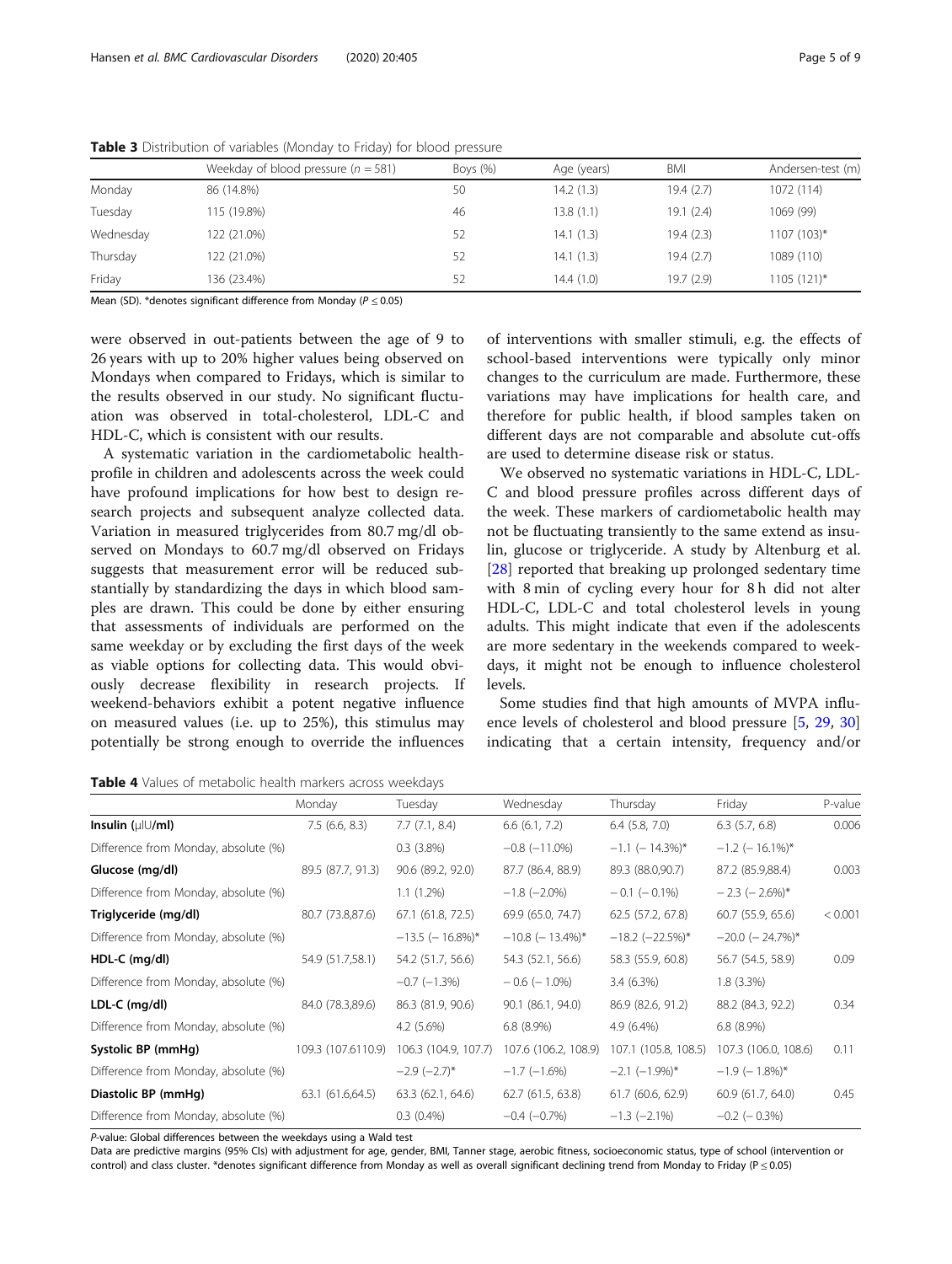<span id="page-5-0"></span>

duration of PA is needed, before cholesterol and blood pressure profiles are influenced. In the study by Taylor-Tolbert et al. the acute response of one training session on blood pressure was investigated. They observed an acute blood pressure response 24 h post exercise in older hypertensive men [\[30](#page-8-0)]. This does not support the results observed in our study, which did not indicate any systematic weekly variation in the blood pressure profile. The difference between results observed in in our study and results observed in the study by Taylor-Tolbert and colleagues could be due to that participants in the latter being older and all diagnosed with hypertension. Furthermore, it should be noticed that results observed in the study by Tayloy-Tolbert et al. represents the effect of a more structured training regime carried out, and supervised, in the laboratory at a certain intensity (approx. 70%) relative to the individuals' VO2max.

In our study, insulin, glucose, and triglyceride levels seem more volatile, and measurement profiles could potentially be influenced if the adolescents' behavior varies between weekdays and weekends [[16,](#page-7-0) [17,](#page-7-0) [19\]](#page-7-0). Studies have shown that even 2 min of breaking up prolonged sedentary time every 20 min in adults [[31](#page-8-0)], or 1 min and 40 s of sedentary time substituted with low-moderate training every 15 min in young adults [\[32](#page-8-0)], will lower the levels of insulin and glucose postprandial. However, triglyceride levels did not differ significantly as a result of subjects participating in training in the study by Peddie and colleagues [[32\]](#page-8-0). This is in contrasts to the results observed in the present study as we saw the largest decrease (24.7%) from Monday to Friday in levels of triglyceride. An acute response of endurance training on triglyceride levels has previously been demonstrated in young individuals and adults. In blood samples which were obtained 24 h following the last exercise session, triglyceride levels were observed to be lower than at baseline, but no changes were observed in blood samples obtained 72 h post training [[29\]](#page-8-0). This indicates that triglyceride is volatile and is acutely influenced by endurance training. However, these findings primarily applied for adults and any comparison with our results should therefore be performed with caution.

Studies have shown that MVPA have an acute effect on levels of insulin and glucose. In a previous study by King et al.  $\left[33\right]$  the acute response of seven-days interruption to training on glucose tolerance and insulin action was assessed in moderately trained middle-aged individuals. During 5 days before testing, participants performed 45 min daily exercise at about 70% VO2max. In the following 7 days, participants were inactive and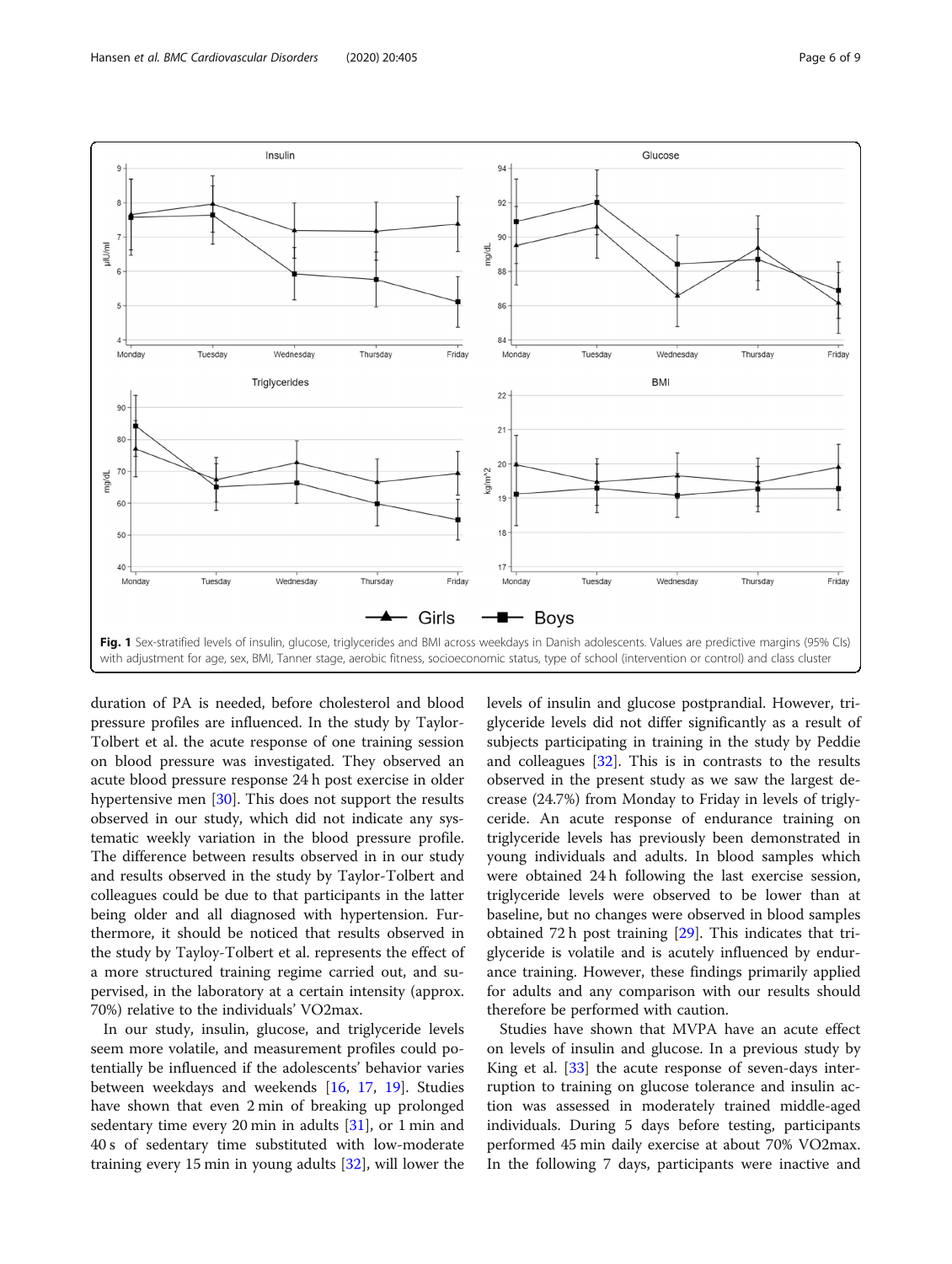<span id="page-6-0"></span>were tested on these 7 days. The study showed that improved insulin sensitivity persisted for 3 days after the last training session, but not for five or 7 days, suggesting that the frequency of exercise needed to maintain the exercise-induced improvement in glucose tolerance is, at least, once every third day. Boule et al. [[34\]](#page-8-0) confirmed these findings in more than 500 previously sedentary men and women by reporting lower fasting insulin compared to pretraining 24 h after the last exercise bout in a 20-week training program. This improvement, though, was no longer evident 72 h after the last bout of training.

Our results suggest that variations throughout the week in markers of cardiometabolic health are not identical in adolescent boys and girls. This might indicate greater variation throughout the week in health-related behavior in boys than in girls. Boys are more physically active than girls [\[35](#page-8-0)], and both girls and boys are more physically active on weekdays compared to weekends [[16\]](#page-7-0). In addition, boys have a significantly higher total energy intake than girls during the week [[19](#page-7-0)]. Similar findings have recently been confirmed in a nationwide Danish study where lower PA and dietary quality was reported in the weekends compared to the weekdays. The weekly variation appeared large especially among the younger individuals, whereas gender differences were modest [[18](#page-7-0)]. Interesting, though, other studies previously conducted in Danish children have indicated that gender differences in PA levels might be more noticeable during the weekdays as compared to the weekends [\[36,](#page-8-0) [37](#page-8-0)]. Also, a recent study conducted in Finish adolescents indicates a more marked increase in sedentary behavior in boys compared to girls during adolescence, especially during the weekend days [[38\]](#page-8-0). Therefore, we hypothesize, that the differences which were observed between boys and girls in our study regarding variations in markers of cardiometabolic health might be due to sex-specific patterns in health-related behaviors especially evident at certain days of the weeks.

Strengths in our study include a large and wellcharacterized sample of adolescents with blood samples and blood pressure obtained following a standardized protocol. Furthermore, other data collected simultaneously (i.e., both demographic and socio-demographic information) allowed us to adjust for several relevant covariates thereby increasing comparability among individuals when examining markers of cardiometabolic health across different days of the week.

This study also has some limitations. Participants were measured at different days of the week, and the assumption is that there are no overall systematic differences between the participants that were measured at the different days. The plausibility of this assumption is supported by the fact that no differences in age, sex, and BMI was being observed across weekdays. However, some variation in cardiorespiratory fitness was observed with participants measured on Fridays performing about 6% better than their peers measured on Mondays. We speculate if this variation was random - importantly though, this variation was controlled for in all analyses.

Although we used BMI as a negative control outcome in our study, the inclusion of a control group where less variation in health-related behavior is expected would have strengthen study quality by adding another dimension of negative control to the observed results. Therefore, for future research we recommend including data collected in adolescents e.g., during summer vacation where subjects' weekday and weekend days behaviors might differ less compared to their behaviors during the school year. For future research, it will also be relevant to obtain more detailed and repeated information on markers of cardiometabolic health and health-related behaviors assessed in the same subjects throughout the complete week in large and diverse groups of participants in order to validate the amount of weekly behavioral variation and the strength of association with health at the individual level.

#### Conclusions

In this study a significant declining trend was observed across the week in adolescents' levels of insulin, glucose and triglyceride with the lowest levels being observed on Fridays compared to Mondays. When stratifying by sex the gradual improvement in health markers appeared more evident in boys than in girls. Potentially, these findings could have substantial clinical implications – e.g., when subjects are being screened for need of treatment or medication in medical centers, or when research data are being analyzed and interpreted. More research is needed to: a) systematically examine which health-related behavior in various samples of individuals in particular seem to influence variations in markers of cardiometabolic health across different days of the week, and b) determine to which degree variations in profiles of these health markers will impact daily clinical practice and scientific research conclusions.

#### Supplementary information

Supplementary information accompanies this paper at [https://doi.org/10.](https://doi.org/10.1186/s12872-020-01692-x) [1186/s12872-020-01692-x.](https://doi.org/10.1186/s12872-020-01692-x)

Additional file 1 Supplementary file 1. Self-assessment of pubertal status. Tool used in the CHAMPS study-DK III for judging participants' sexual maturity

Additional file 2 Supplementary file 2. Parents' education and type of work. Questionnaire applied in the CHAMPS study-DK III for obtaining information on parental socioeconomic position

#### Abbreviations

HDL-C: HDL-cholesterol; LDL-C: LDL-cholesterol; MVPA: Moderate to vigorous physical activity; PA: Physical activity; CHAMPS-study: The childhood health,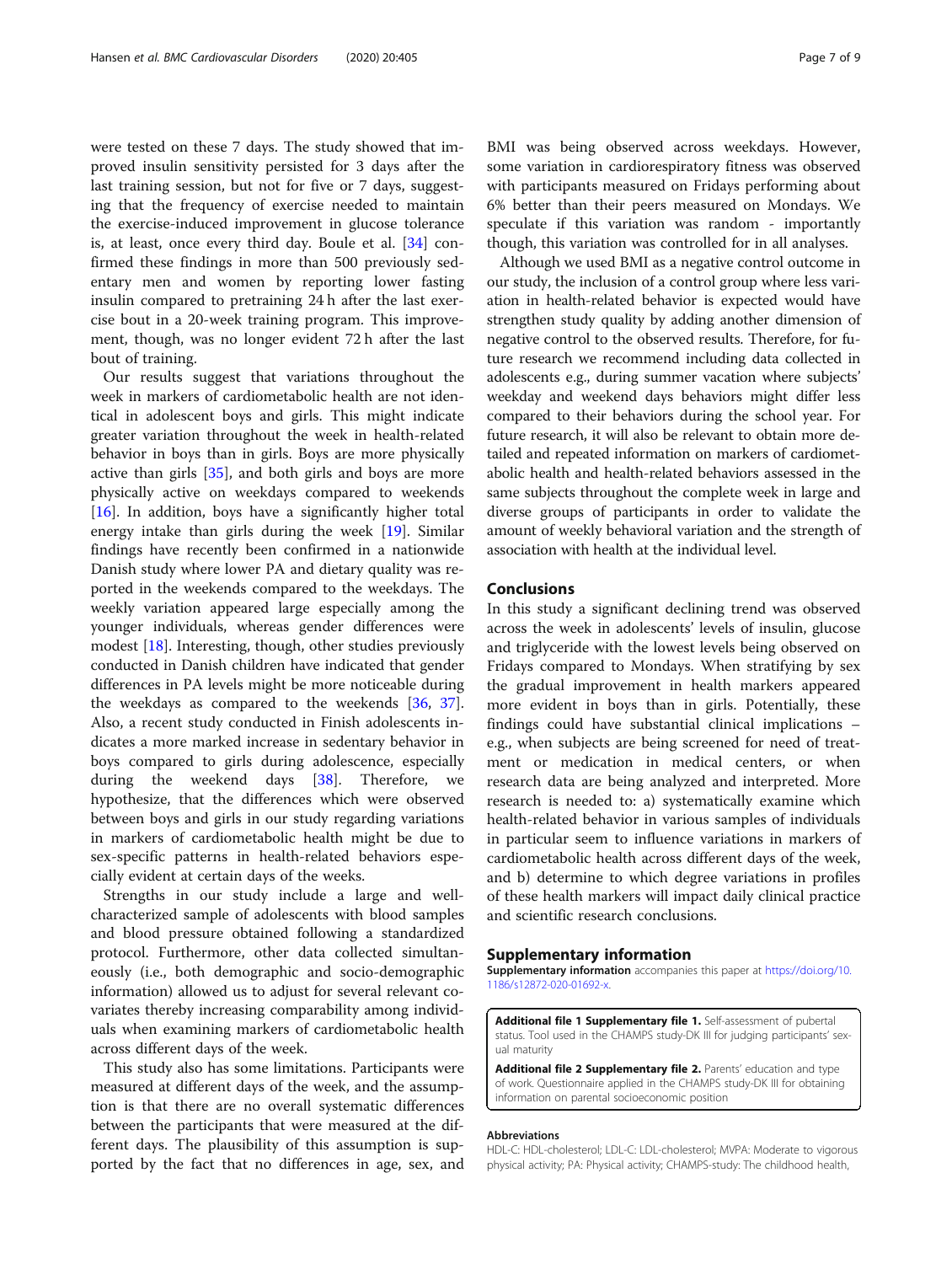<span id="page-7-0"></span>activity and motor performance school study; BMI: Body mass index; SES: Socioeconomic status

#### Acknowledgements

The authors acknowledge the great work of undergraduate and master students who participated in the data collection in the CHAMPS study-DK III. We also thank children, parents, and teachers in the schools involved in the project, and we are grateful for the cooperation with the Svendborg Project, Sport Study Sydfyn, and the municipality of Svendborg. We acknowledge the efforts by M. S. Hansen from the Municipality of Svendborg in coordination and facilitating information with schools and biomedical laboratory technicians K. Kjær and D. M. Flindt for their invaluable and dedicated work in collecting, handling and storing the biological material.

#### Authors' contributions

LSH, MRLP, JT and NCM conceived and designed the study. LSH and MRLP performed the statistical analyses. Primarily responsible for the data collection were JT and AB. AB and NW obtained funding for completion of the Childhood Health, Activity and Motor Performance School Study III in Denmark (CHAMPS-study DK III). All authors critically interpreted the results, revised the manuscript, and approved the final version.

#### Funding

Funding for completion of The Childhood Health, Activity and Motor Performance School Study III in Denmark (CHAMPS study-DK III) has been provided by The TRYG Foundation. JT was supported by the Research Council of Norway (grant no. 249932/F20) while contributing to this work. The funding bodies had no role in the design of the study, nor in the collection, interpretation, or publication of data.

#### Availability of data and materials

The data supporting the conclusions of this article are stored in the Danish National Archives. Data can be available upon request from the CHAMPS-DK steering committee due to legal and ethical restrictions. Interested parties may contact Dr. Niels Wedderkopp [\(nwedderkopp@health.sdu.dk](mailto:nwedderkopp@health.sdu.dk)). The following information is mandatory at the time of application: a description of how data will be used, securely managed and stored, and finally permanently deleted.

#### Ethics approval and consent to participate

Participants provided written informed consent from a parent or legal guardian. The CHAMPS-study DK was approved by the ethnical committee, Region of Southern Denmark (ID S-20080047) and registered at the Danish Data Protection Agency (J.nr. 2008-41-2240).

#### Consent for publication

Not applicable.

#### Competing interests

All authors declare that they have no competing interests.

#### Author details

<sup>1</sup>Department of Sports Science and Clinical Biomechanics, University of Southern Denmark, Campusvej 55, 5230 Odense M, Denmark. <sup>2</sup>Department of Sports Medicine, Norwegian School of Sports Sciences, Oslo, Norway. <sup>3</sup>Department of Midwifery, Physiotherapy, Occupational Therapy and Psychomotor Therapy Faculty of Health, University College Copenhagen, Copenhagen, Denmark. <sup>4</sup> Orthopedic dep. Hospital of South West Denmark, Department of Regional Health Research, University of Southern Denmark, Esbjerg, Denmark.

#### Received: 7 July 2020 Accepted: 30 August 2020 Published online: 07 September 2020

#### References

1. Garber CE, Blissmer B, Deschenes MR, Franklin BA, Lamonte MJ, Lee IM, Nieman DC, Swain DP. American College of Sports M: American College of Sports Medicine position stand. Quantity and quality of exercise for developing and maintaining cardiorespiratory, musculoskeletal, and neuromotor fitness in apparently healthy adults: guidance for prescribing exercise. Med Sci Sports Exerc. 2011;43(7):1334–59.

- 2. Roberts CK, Hevener AL, Barnard RJ. Metabolic syndrome and insulin resistance: underlying causes and modification by exercise training. Compr Physiol. 2013;3(1):1–58.
- 3. Lee IM, Shiroma EJ, Lobelo F, Puska P, Blair SN, Katzmarzyk PT. Lancet physical activity series working G: effect of physical inactivity on major noncommunicable diseases worldwide: an analysis of burden of disease and life expectancy. Lancet. 2012;380(9838):219–29.
- 4. Zorba E, Cengiz T, Karacabey K. Exercise training improves body composition, blood lipid profile and serum insulin levels in obese children. J Sports Med Phys Fitness. 2011;51(4):664–9.
- 5. Buchan DS, Ollis S, Thomas NE, Buchanan N, Cooper SM, Malina RM, Baker JS. Physical activity interventions: effects of duration and intensity. Scand J Med Sci Sports. 2011;21(6):e341–350.
- 6. Ekelund U, Luan J, Sherar LB, Esliger DW, Griew P, Cooper A. Moderate to vigorous physical activity and sedentary time and cardiometabolic risk factors in children and adolescents. Jama. 2012;307(7):704–12.
- 7. Tarp J, Brond JC, Andersen LB, Moller NC, Froberg K, Grontved A. Physical activity, sedentary behavior, and long-term cardiovascular risk in young people: a review and discussion of methodology in prospective studies. J Sport Health Sci. 2016;5(2):145–50.
- 8. Skrede T, Steene-Johannessen J, Anderssen SA, Resaland GK, Ekelund U. The prospective association between objectively measured sedentary time, moderate-to-vigorous physical activity and cardiometabolic risk factors in youth: a systematic review and meta-analysis. Obes Rev. 2019;20(1):55–74.
- 9. van Ekris E, Altenburg TM, Singh AS, Proper KI, Heymans MW, Chinapaw MJM. An evidence-update on the prospective relationship between childhood sedentary behaviour and biomedical health indicators: a systematic review and meta-analysis. Obes Rev. 2016;17(9):833–49.
- 10. Berenson GS, Srinivasan SR, Nicklas TA. Atherosclerosis: a nutritional disease of childhood. Am J Cardiol. 1998;82(10B):22T–29T.
- 11. Flint J, Kothare SV, Zihlif M, Suarez E, Adams R, Legido A, De Luca F. Association between inadequate sleep and insulin resistance in obese children. J Pediatr. 2007;150(4):364–9.
- 12. Javaheri S, Storfer-Isser A, Rosen CL, Redline S. Sleep quality and elevated blood pressure in adolescents. Circulation. 2008;118(10):1034–40.
- 13. Javaheri S, Storfer-Isser A, Rosen CL, Redline S. Association of short and long sleep durations with insulin sensitivity in adolescents. J Pediatr. 2011;158(4): 617–23.
- 14. Klingenberg L, Chaput JP, Holmback U, Visby T, Jennum P, Nikolic M, Astrup A, Sjodin A. Acute sleep restriction reduces insulin sensitivity in adolescent boys. Sleep. 2013;36(7):1085–90.
- 15. Matthews KA, Dahl RE, Owens JF, Lee L, Hall M. Sleep duration and insulin resistance in healthy black and white adolescents. Sleep. 2012;35(10):1353– 8.
- 16. Brooke HL, Atkin AJ, Corder K, Brage S, van Sluijs EM. Frequency and duration of physical activity bouts in school-aged children: A comparison within and between days. Prev Med Rep. 2016;4:585–90.
- 17. Hjorth MF, Chaput JP, Michaelsen K, Astrup A, Tetens I, Sjodin A. Seasonal variation in objectively measured physical activity, sedentary time, cardiorespiratory fitness and sleep duration among 8–11 year-old Danish children: a repeated-measures study. BMC Public Health. 2013;13:808.
- 18. Nordman M, Matthiessen J, Biltoft-Jensen A, Ritz C, Hjorth MF. Weekly variation in diet and physical activity among 4-75-year-old Danes. Public Health Nutr. 2020;23(8):1350–61.
- 19. Rothausen BW, Matthiessen J, Hoppe C, Brockhoff PB, Andersen L, Tetens I. Differences in Danish children's diet quality on weekdays v. weekend days. Public Health Nutr. 2012;15(9):1653–60.
- 20. Hjorth MF, Damsgaard CT, Michaelsen KF, Astrup A, Sjodin A. Markers of metabolic health in children differ between weekdays - The result of unhealthier weekend behavior. Obesity. 2015;23(4):733–6.
- 21. Jaskolowski J, Ritz C, Sjodin A, Astrup A, Szecsi PB, Stender S, Hjorth MF. Weekday variation in triglyceride concentrations in 1.8 million blood samples. J Lipid Res. 2017;58(6):1204–13.
- 22. Wedderkopp N, Jespersen E, Franz C, Klakk H, Heidemann M, Christiansen C, Moller NC, Leboeuf-Yde C. Study protocol. The Childhood Health, Activity, and Motor Performance School Study Denmark (The CHAMPS-study DK). BMC Pediatr. 2012;12:128.
- 23. Friedewald WT, Levy RI, Fredrickson DS. Estimation of the concentration of low-density lipoprotein cholesterol in plasma, without use of the preparative ultracentrifuge. Clin Chem. 1972;18(6):499–502.
- 24. Marshall WA, Tanner JM. Variations in pattern of pubertal changes in girls. Arch Dis Child. 1969;44(235):291–303.